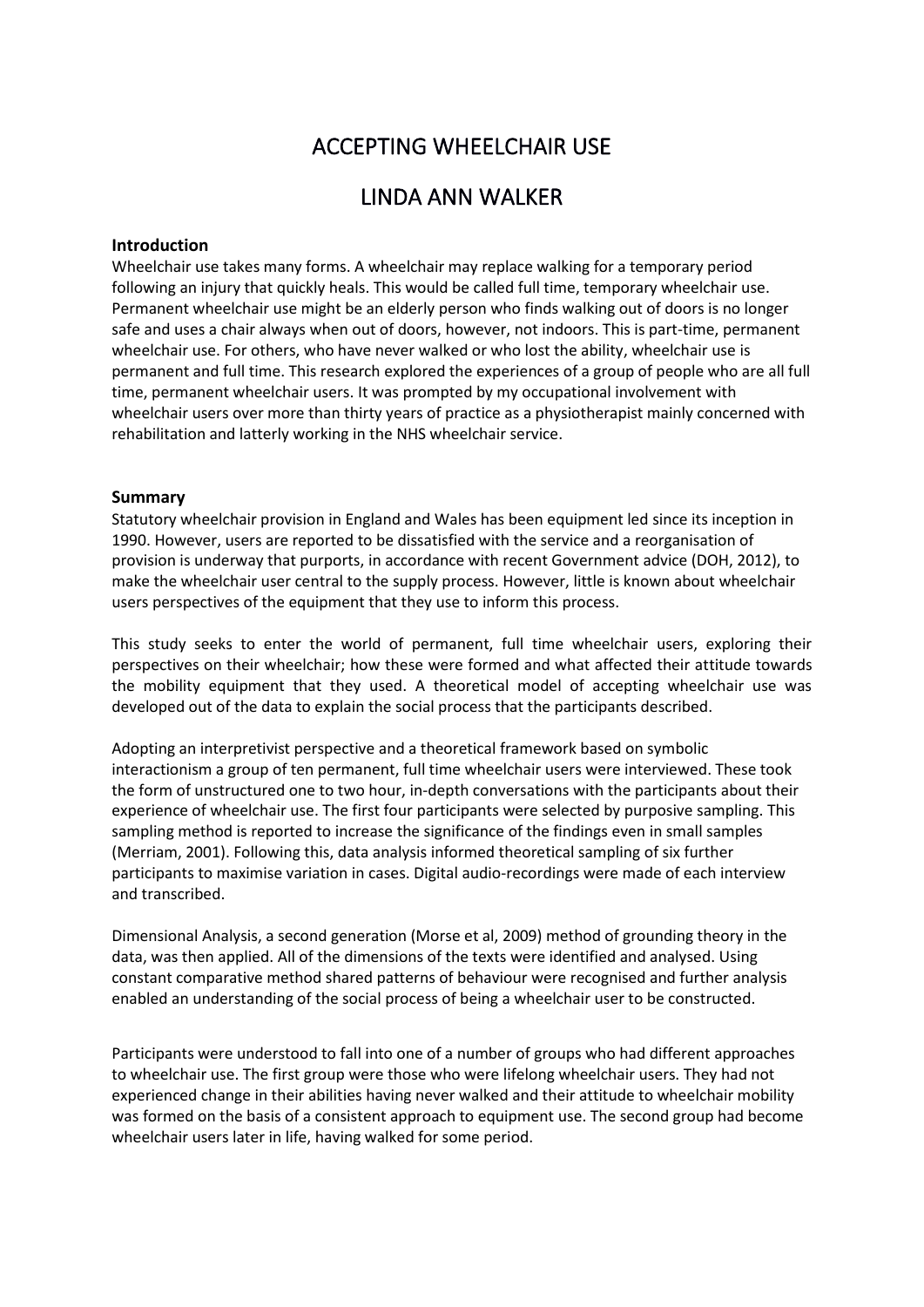Analysis revealed that the perspective of the user, on adopting wheeled mobility, affected their attitude to wheelchair use and ultimately their level of independence. For those who acquired their disabilities later in life, engagement in the process of becoming a wheelchair user was essential for them to form a new understanding of themselves from the standpoint of their altered mobility. This process was conceptualised as a transition from walker to wheelchair user and this was considered to comprise a number of stages. These were becoming, embracing and being. The participants were at different places in the process and the reasons for this were explored. A number of pre-existing contextual and biographical features affected each participant's response to wheelchair use. These and other factors moderated the process of change for each individual. Maximum independence was determined to be achieved when the participant embraced the wheelchair into their lifestyle, irrespective of their level of disability. This required that they made practical, psychological and emotional changes in their lives.

This study was timely in the light of the latest proposal to reorganise wheelchair provision. The findings show that the majority of wheelchair users are able to assess their needs and access the wheelchair that they require, having undergone rehabilitation or special schooling. These users have developed a lifestyle as wheelchair users. However, there are a number who come later to wheelchair use and are not offered specialist training. For them, transition into being a wheelchair user may never be completed and they make concessions to their disabilities that result in increasing social isolation and dependency. Further work is required to determine the best way of identifying these individuals and providing support.

The individual's reaction to becoming a wheelchair user has been explored and a theory of phased transition to acceptance identified. The contribution that this study makes to our understanding of accepting wheelchair use may assist in shaping therapists' approach to wheelchair assessment, provision and skills training.

## **Synopsis**

The following synopsis provides a chapter by chapter guide to the full thesis which is available for download at

[https://cris.brighton.ac.uk/ws/portalfiles/portal/4759415/ACCEPTINGWHEELCHAIRUSE-](https://cris.brighton.ac.uk/ws/portalfiles/portal/4759415/ACCEPTINGWHEELCHAIRUSE-LINDAWALKER-27MARCH2014.pdf)[LINDAWALKER-27MARCH2014.pdf.](https://cris.brighton.ac.uk/ws/portalfiles/portal/4759415/ACCEPTINGWHEELCHAIRUSE-LINDAWALKER-27MARCH2014.pdf)

## C**hapter 1: Background and context**

This chapter describes the motivation for this study and outlines the context by introducing the wheelchair and the changing pattern of its provision over the last century in England and Wales. Once statutory provision was established for all citizens through the Department of Health and Social Security wheelchair users began to express concerns about the chairs that were supplied. The chapter explains why in order to address this criticism the role of statutory provider was transferred to the NHS, and the expectations that accompanied this change.

Within the context of the NHS, the wheelchair is identified as a piece of medical equipment and delivered in such a manner. The use of an outcome measure was thought to be required following two reports from the Audit Commission (2000, 2003) in which it was reported that user satisfaction with the service and the wheelchairs supplied was poor. This prompted a search for an outcome measure to record wheelchair user's satisfaction with the equipment that was supplied. However, more recent Government initiates have moved the emphasis away from managerialism in the NHS to patient centred initiatives being implemented to offer choice and involvement in their own care (DOH, 2006; 2009; 2010; 2011; 2012).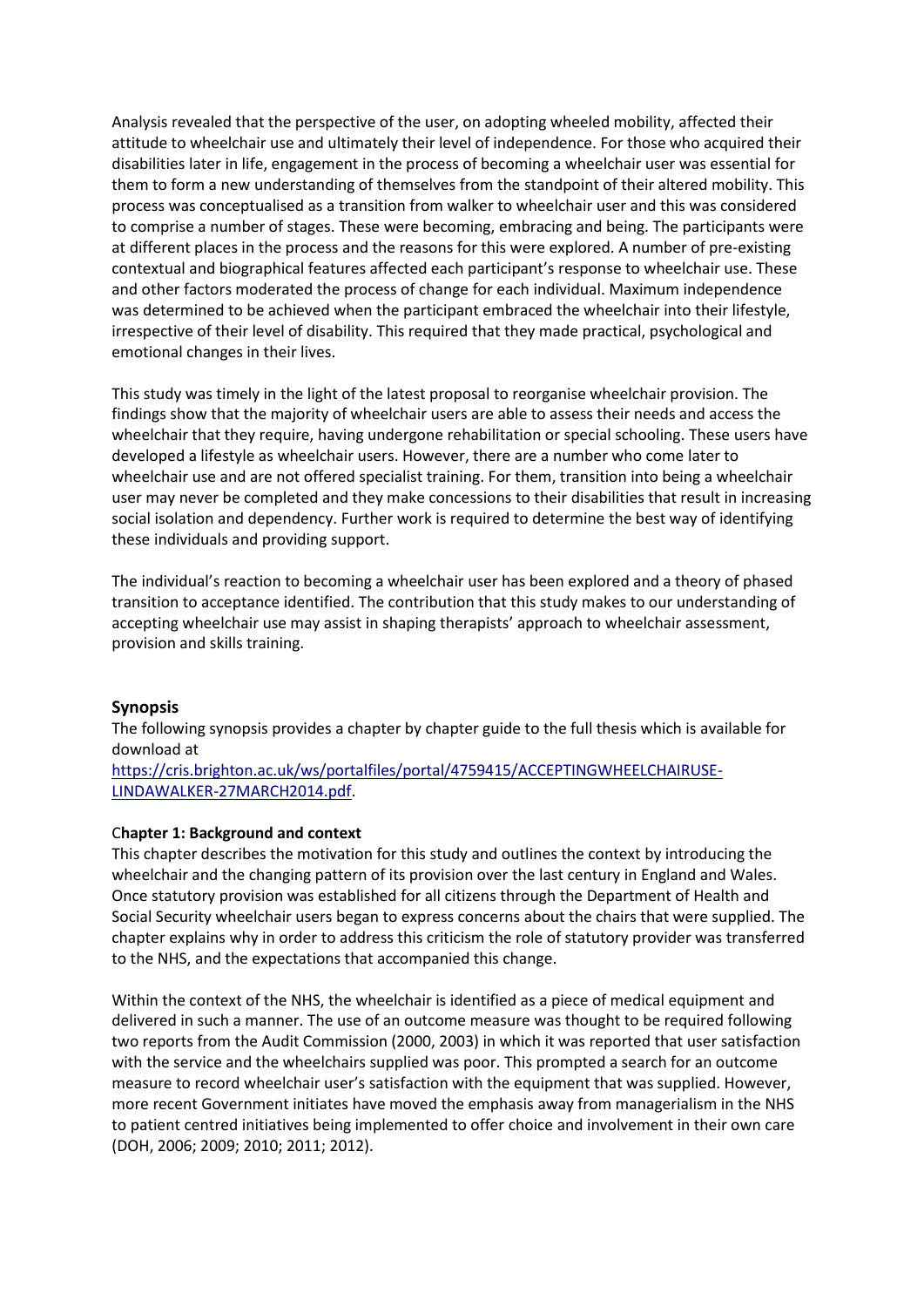The wheelchair has become more than purely functional: a piece of equipment that facilitates movement for those who cannot walk. It is now perceived in many different ways which are explored through the stories of three individuals.

Whilst the search for an outcome measure continues the focus of concern has changed. Wheelchair provision services should be more responsive to the user's needs. The wheelchair is no longer understood as a medical device or a functional item to assist with task completion. Improvement in the equipment available and social attitudes mean that the wheelchair is now understood differently and an alternative more contemporary framework should be found for the wheelchair service in order to meet the demands of the present service users.

## **Chapter 2: Disability**

This chapter presents the contextual background to the study. First the question of normality in our society is presented. In this context the historical and cultural changes in attitudes towards what constitutes disability are then discussed. The discourses on disability are offered to contextualise the experience of people with impairments in this society. The different models of disability are discussed. The wheelchair is understood as a universal symbol of disability; the implications of becoming a wheelchair user are explored in terms of biographical disruption and change, labelling and identity.

At the end of this chapter a research question would normally be set. However, this is not the case in the present study. In exploring the complexity of the contextual issues surrounding wheelchair use it became clear that to set a research question at the start of the research might limit all that was there from being revealed. The study was, therefore, designed to explore an area of interest, the experience of wheelchair use, in which there was a dearth of published research. By entering the field with no preconceptions I remained open to attending to all the concerns of the participants. This is a topical subject with reorganisation of statutory wheelchair provision in England and Wales presently being explored and so the study is timely. The suggestion is that wheelchair provision should be moved away from the NHS to social enterprise and the commercial sector. Understanding the service users' perspectives will be helpful in informing decisions about changes to the supply process.

Patient experience is a current issue following advice from the Department of Health (2012) and it is anticipated that the findings of this research will inform the debate when restructuring of supply processes are taking place by suggesting an alternative way of understanding wheelchair use. In understanding wheelchair use from an alternative perspective, those who are planning services may be able to improve the experience of wheelchair provision for the service users.

## **Chapter 3: Methodology**

This chapter sets the research within the theoretical framework that guided the study. The decisions that were made with regards to methodology in relation to the area of interest of the research are explained. The data were collected and understood using a symbolic interactionist perspective (Blumer, 1969). Reality was considered as being formed in the minds of the participants of the study and developed through their experiences. The wheelchair was understood as having no innate meaning in itself. Each individual was thought to create a symbolic meaning through interaction with others. All perspectives expressed were of the moment informed by experience, time in history and culture and were subject to change. I joined the participants in their world and sitting beside them we co-constructed a shared understanding of their perspectives of wheelchair use.

A Classic Grounded Theory approach (Glaser and Strauss, 1967) to the research was considered most appropriate to provide the overarching theoretical framework for this study in that it allowed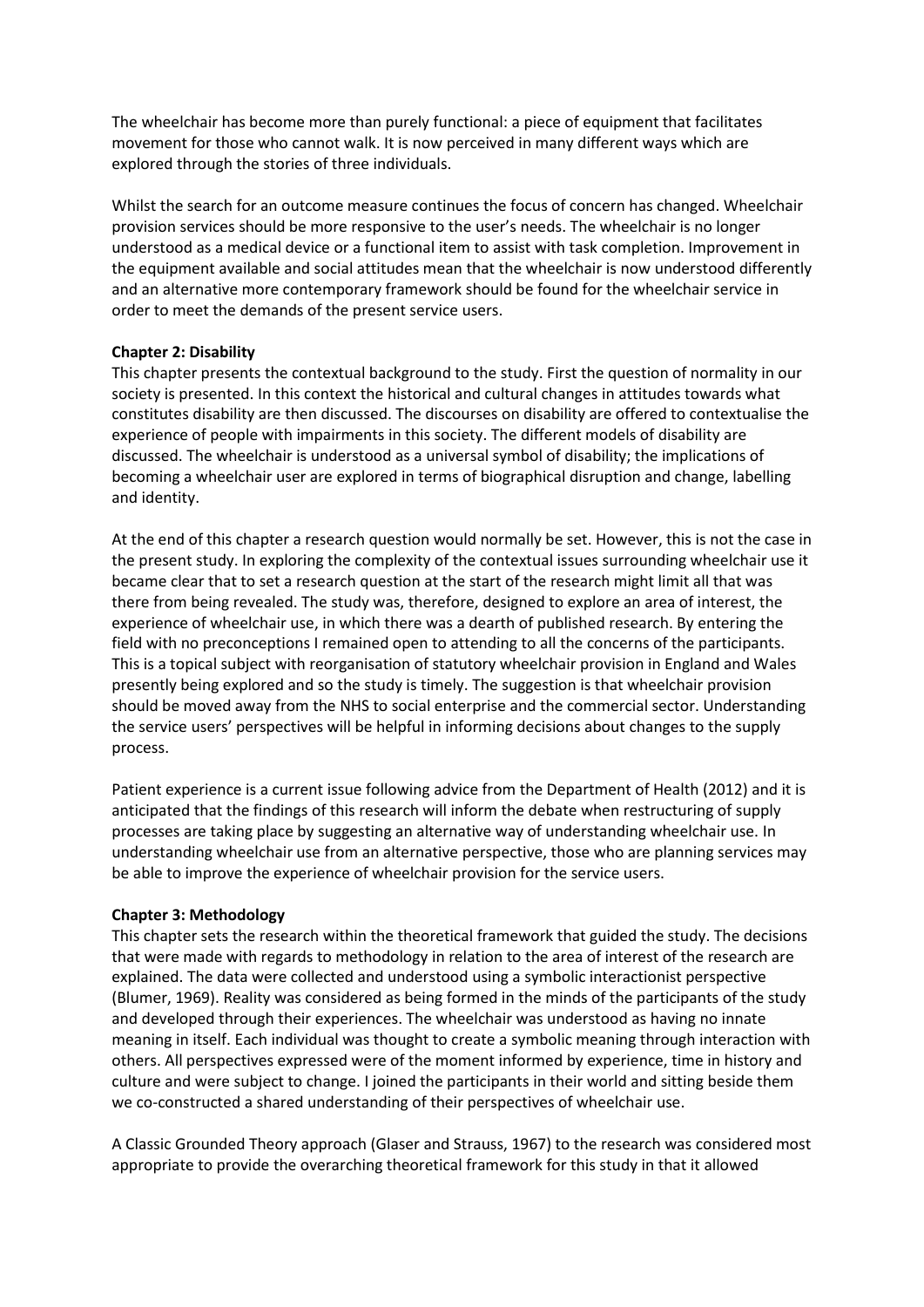understanding to emerge from the participants' narratives. Since its inception, through repeated use worldwide, different variations of this classic approach have been developed. These were explored before the decision was made to use a second generation of this methodology (Morse et al, 2009), Dimensional Analysis (Schatzman, 1991). This methodology was selected as it provided a structured framework, akin to naturally learned decision making, for the novice researcher to follow. The chapter describes the stages of Dimensional Analysis and then compares some aspects of this research with Classic Grounded Theory Method.

Researcher bias is a factor in a study so closely related to the researcher's occupational area of interest. The chapter continues by exploring how strategies to ensure the trustworthiness and authenticity of this research were used.

## **Chapter 4: Methods**

This chapter explains the decisions that were made regarding the design of the study, the researcher's relationship with the participants and their recruitment, data collection and analysis.

Ten permanent, fulltime wheelchair users took part in in-depth interviews with the researcher. These lasted from 1-2 hours and were wide ranging conversations that were led by the concerns of the participants. They took place at a time and venue of the participants choosing and were digitally recorded and transcribed on completion. They were initiated by the request,

## *Please tell me about your life as a wheelchair user?*

Ethical issues relating to the research are addressed. This includes permission from Ethics Committees, the place of anonymity and consent in the research and strategies that were used to enhance auditability and demonstrate reliability to the reader of the thesis.

The chapter then explains how Dimensional Analysis was used in the study with examples of how the stages were implemented. An explanatory matrix emerged from the data and this was used as the foundation to the theory of accepting wheelchair use that is presented in Chapter 6. Finally, writing and theoretical sufficiency are addressed.

## **Chapter 5: Participant profiles**

This chapter gives an overview of the participants of the study. It is intended as background information that will enable the reader to form their own impressions of the world of each of the participants. This was considered to be important in a study of this type that explored the perspectives of ten different wheelchair users. It also sets out the participants socio-biographical data collected at the start of my interactions with them presented as Tables that may be referred to and assist the reader when addressing the detailed findings that follow.

#### **Chapter 6: Findings**

This chapter presented the findings of the data analysis. Initially, the explanatory matrix of the social process formed from the dimensions that emerged is presented. The data were understood as describing a social process of accepting wheelchair use which is presented as a phased transition from walking to wheelchair use. The stages of this process are explained as becoming, embracing and being. Each stage is modified for the individual by their contextual conditions. The individual's level of independence and autonomy was found to be changed by their progress through the model that was developed.

The body of the chapter explains, using the participants own words, their experiences of wheelchair use. The participants presented not as one group of people who use wheelchairs for all of their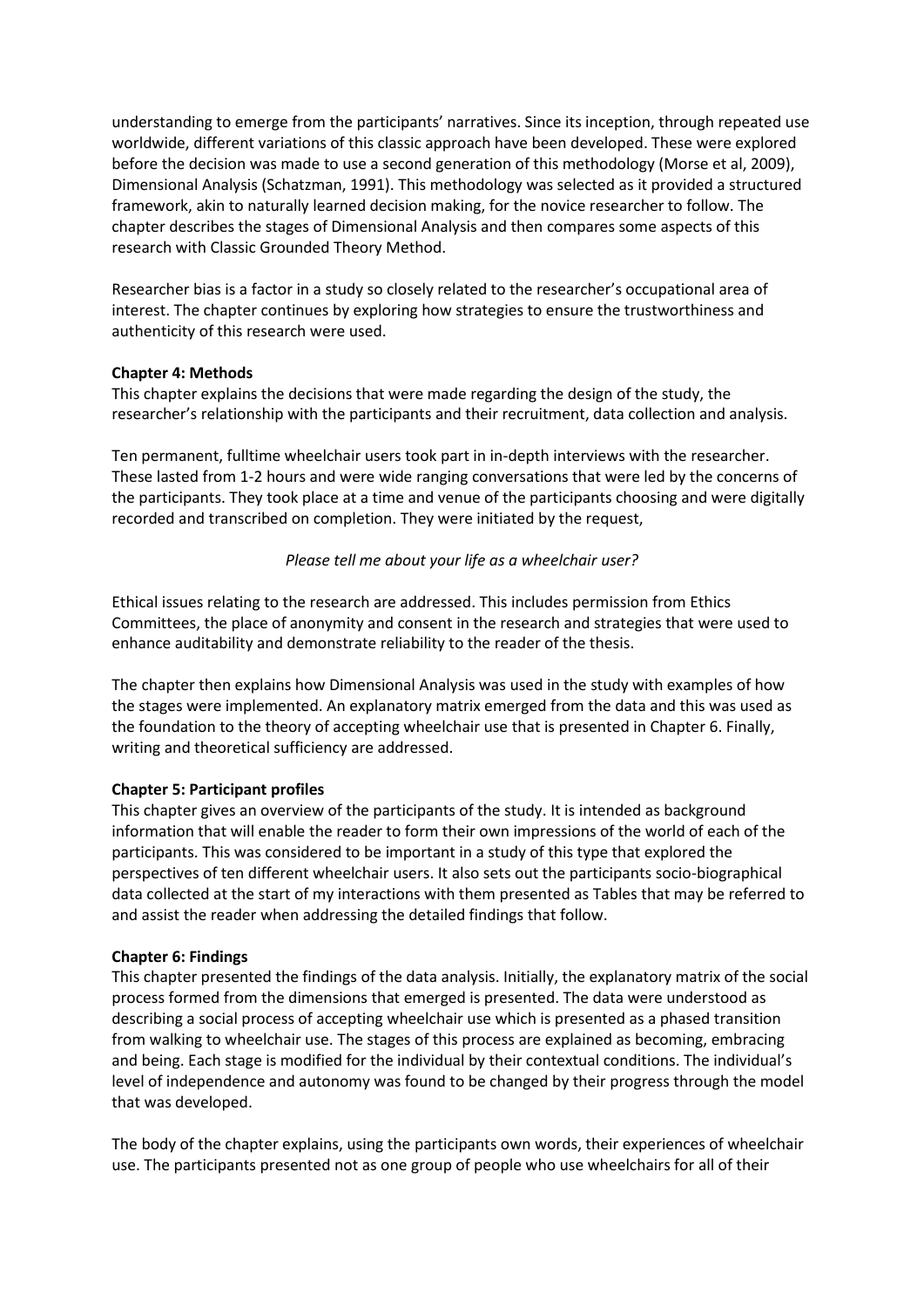mobility but in a number of different ways dependent upon how wheelchair use was adopted, naturally, suddenly or gradually. Their reaction to the onset of immobility and their adaptation to wheeled mobility is explored and supported by evidence from the interviews.

A number of different stages were identified that were required to be completed in order for the participant to accept wheelchair use. The understanding of these developed out of the narratives of those participants with lifelong conditions who had never walked and had accepted a wheelchair as a necessary part of their lives from an early age. This was developed into a process of transition which was used to compare and contrast the narratives of all of the other participants who had walked for a period of their lives.

It was the individual contextual factors of each participant that made their journey unique. However, successful completion of each stage in the process was found to facilitate wheelchair independence and acceptance. A change in the self-identity of the participant from walker to being a wheelchair user took place as the process unfolded. Those who were found to have fully embraced wheelchair use and adjusted their identity were able to form new life maps and to become independent, autonomous participants in society regardless of their level of disability.

Some of the literature, relating to acceptance of disability (Gibson, 2006), identity change in chronic illness (Allen and van de Vliert, 1984; Charmaz, 1987) and research with groups of elderly people with acquired disability (Barker et al, 2004) was included in this chapter. This illustrated how others had found similar evidence that was compared with the findings of this study and used to clarify how individual contextual factors changed the transitional process for individuals.

A theoretical model of the social process of accepting wheelchair use emerged and was presented in the following chapter as the substantive theory of accepting wheelchair use.

#### **Chapter 7: Discussion**

This chapter presented the substantive theory of accepting wheelchair use which is discussed with reference to the formal theories that informed the theoretical sensitivity of the researcher and shaped the writing of the substantive theory.

Initially, human reaction to change and the process known as adaptation are explored tracing development from Spencer, Durkheim and Parsons to recently published work from Papadimitriou (2008). These are compared with the findings and the use of practical, cognitive-behavioural, psychodynamic and interpersonal approaches to the development of coping strategies are mentioned.

The chapter then moves on to identity theory. The overlap between sociological approaches to identity theory and psychological frameworks are discussed through use of the self (Goffman, 1959) and the movement of thinking from macro to micro sociological settings. The important part that reflection plays on life and its trajectories is introduced (Giddens, 1991 and 1992). Finally, symbolic interactionism (Blumer, 1969) is included in the discussion on the formation of understanding of oneself. Charmaz, (1987) connected chronic illness with identity hierarchies and preferential identities that no longer relate to present life experiences. Evidence to support this was found in the current study.

In locating the substantive theory devised in this study with formal theory the chapter discussed the findings in relation to changes in the wheelchair service and implications for practice. Finally, the chapter discusses my experience of and reflections on the research process and makes recommendations for further research. It also acknowledges the limitations of the present study.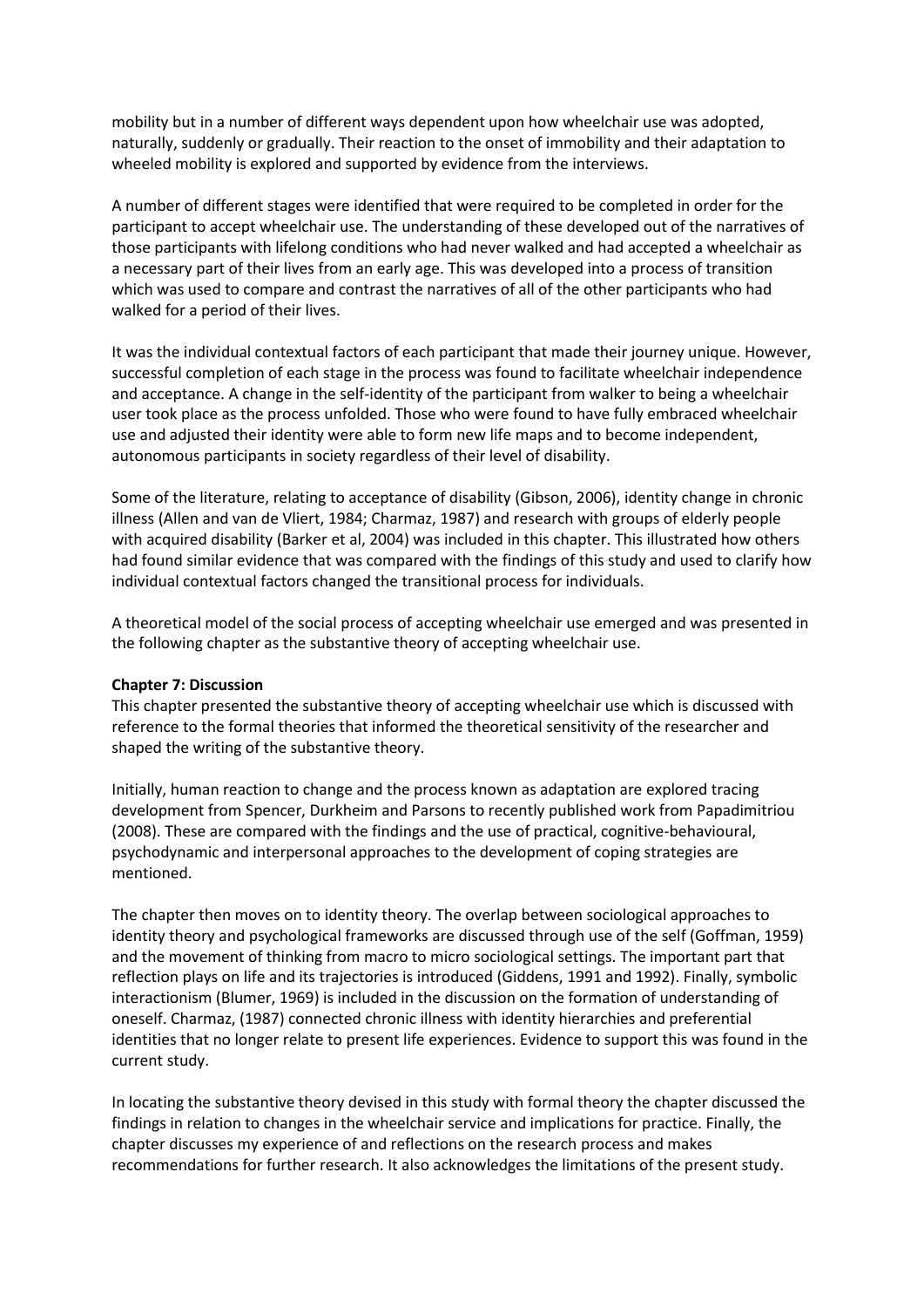The limited geographical area in which participants were recruited may limit the data provided. The use of only interview data and a supplementary socio-biographical survey may limit understanding through the use of language. These were the findings from the narratives of this group of individuals provided at a moment in history. The possibility is that the theory may not generalise to populations outside the southeast of England.

The thesis is drawn to a close with a concluding statement of personal observations. This is a first attempt to link the different components of wheelchair use, replacement of a lost function, ability to complete tasks, fitting the wheelchair into the environment, coping with wheeled mobility in a disabling environment with the psychological and emotional adjustment that is required to make the change of identity that is essential for personal autonomy and independence as a wheelchair user.

Finally, the journey of the individual from walking to being a wheelchair user is compared with that of the therapist moving from clinical concerns to researcher: my lived experience of completing this research study and writing the thesis.

#### **References**

Allen, V, van de Vliert, E, (1984) *Role Transitions. Explorations and Explanations.* New York and London: Plenum Press

Audit Commission, (2000). *Fully equipped – The provision of equipment services to older or disabled people by the NHS and social services in England and Wales.* London: Audit Commission.

Audit Commission, (2003). *Services for disabled children. A review of services for disabled children and their families*. London: Audit Commission.

Barker, D. J., Reid, D., Cott, C., (2004). *Acceptance and Meanings of Wheelchair Use in Senior Stroke Survivors*. The American Journal of Occupational Therapy, 58, pp. 221-230.

Blumer, H. (1969). *Symbolic Interactionism perspective and method*. California: University of California press.

Charmaz, K. (1987). *Struggling for a self. Identity Levels of the Chronically Ill*, London and Greenwich, Connecticut: JAI Press Inc.

Department of Health (DoH), (2006). *Transforming Community Equipment*, Online URL: [http://www.dh.gov.uk/AdvancedSearch/SearchResults/fs/en?NP=1&PO1=C&PI1=W&PF1=A&PG=1&](http://www.dh.gov.uk/AdvancedSearch/SearchResults/fs/en?NP=1&PO1=C&PI1=W&PF1=A&PG=1&RP=20&PT1=transforming+community+equipment&SC=__dh_site&Z=1) RP=20&PT1=transforming+community+equipment&SC= dh\_site&Z=1 (Accessed 16th July 2006).

Department of Health (DoH), (2009). *Innovation, Productivity, Prevention (QIPP)*. London. HMSO.

Department of Health (DoH), (2011). *Framework document*. London: DoH.

Department of Health (DoH), (2011). *Operational Guidance to the NHS: Extending Patient Choice of Provider – Any Qualified Provider (AQP).* London: DoH.

Department of Health (DoH), (2012). *Health and Social Care Act 2012*. London: DoH.

Gibson, J, (2006). *Disability and clinical competency: An introduction*. The California Psychologist, *39*, pp. 6-10.